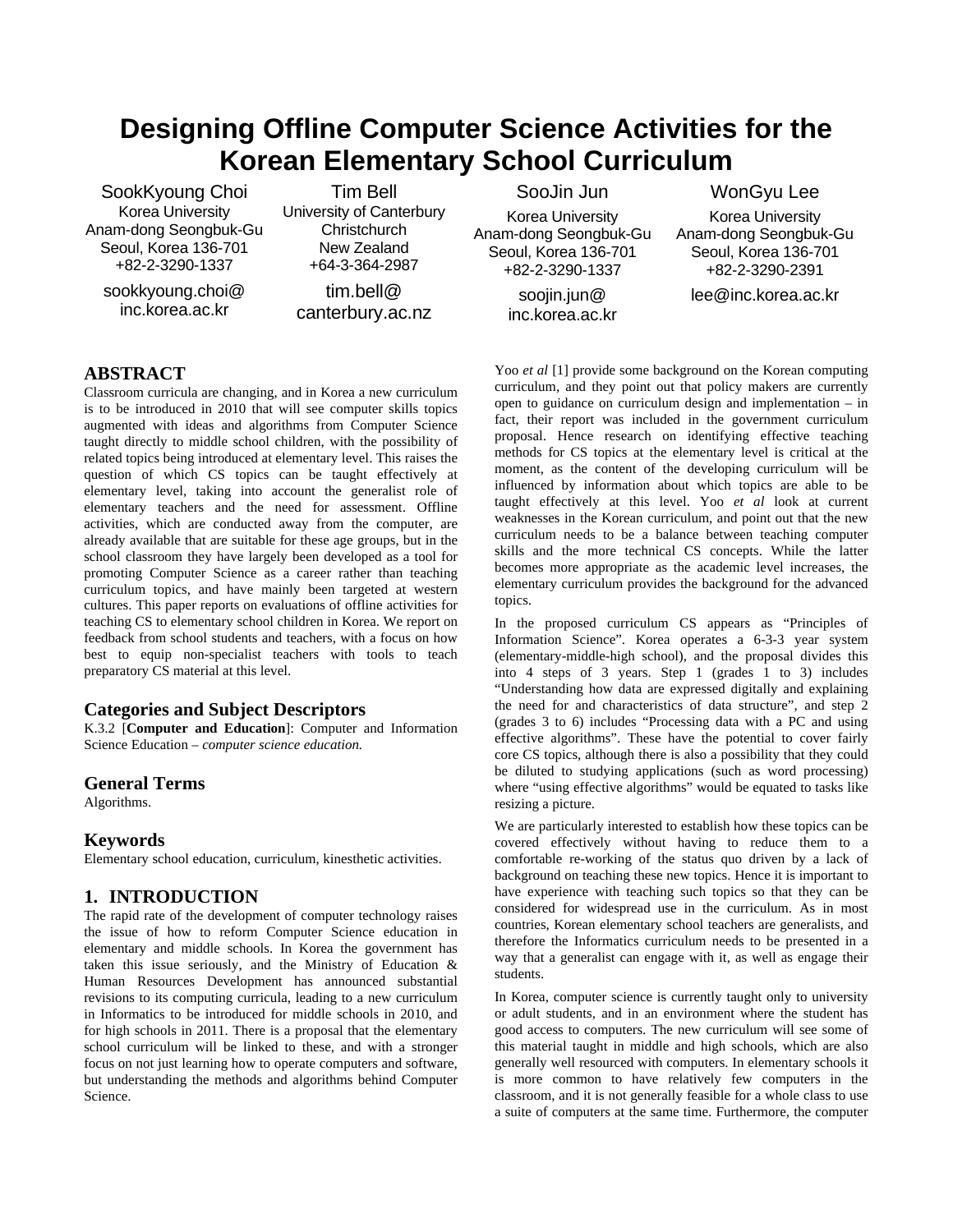can even be a distraction for both teachers and students, who may feel that they are "doing Computer Science" if they are using computers, even if only to write documents or browse the internet.

One approach that avoids the difficulties and distraction of computers in the elementary school classroom is the use of offline activities: activities that work with Computer Science concepts, but are not done at the computer. Examples of these can be found in "Non-programming resources" [2], the kinesthetic learning activities compiled by Begel *et al* [3], Bianco and Tinazzi's storybased introduction to hardware principles [4], Pollard and Forbes' "Hands-on labs without computers" [5], Sivilotti and Pike's distributed algorithm activities [6] and the "Unplugged" project [7].

These aim to educate students about abstract and challenging concepts behind algorithms, but without using a computer. It is our belief that computer science fundamentals can be taught without the help of computers; many key concepts predate the modern computer, and many demonstrations are available for a wide range of concepts.

Currently the existing work on offline activities is not directly aimed at teaching CS to elementary-age children. Much of the published work [3, 5, 6] is aimed primarily at tertiary level students, and is generally intended for motivated students in a university classroom. The Unplugged activities [7] are aimed at *enthusing* elementary level students about CS; they explicitly do not presume to *teach* ideas, but simply inform students about the kind of thinking and problem solving that is required for CS, and therefore make students better informed about choosing a career in the field. In particular, assessment is an important component of teaching, and current resources are not strong in this area.

With the opportunity for these topics be taught to students, we have experimented with using these approaches in the classroom. Although the ultimate goal is to achieve student learning, the main issue is empowering teachers to work with these topics, and following the approach of Bianco and Tinazzi [4], we have focused on teacher-centered evaluations.

A parallel process is happening with the US curriculum, where the ACM K-12 proposal [8] is now being fleshed out, particularly with resources to enable it to be taught effectively [9]. The ACM proposal also recommends offline activities for teaching curriculum topics.

We begin by reviewing prior work on offline activities, and then Section 3 reports on three studies that we performed to develop guidelines for adapting such activities for elementary school teachers. The guidelines are summarized in Section 4, and a new activity based on the guidelines is evaluated in Section 5.

## **2. OFFLINE ACTIVITIES**

Teaching Computer Science without a computer has a role as a *component* of CS education at all levels of education, but is particularly valuable at junior levels because it makes it quite clear that Computer Science should not be equated with learning to use a computer. Thus, although there are benefits in using offline activities from their potential to engage learners who would benefit from kinesthetic or other styles of learning, the main motivation is to put the emphasis on the ideas in Computer Science. Denning points out that "The computer is the tool, computation is the principle" [10]. Students are likely to be very familiar with the tool, and the challenge is to get them to think about the principles.

Designing offline activities is a creative task. As Sivilotti and Pike [6] point out, off-line activities should not merely anthropomorphize or simulate on-line algorithms – taking the role of a component of a deterministic system can be disengaging for a student, but engaging with logic and structure to achieve concrete and unexpected outcomes can be empowering.

Related work on developing offline activities has been reported by Begel *et al* [3]. This work is primarily targeted at the tertiary level, although some is useful for teaching CS to younger students. The associated website, http://ws.cs.ubc.ca/~kla/, hosts a wiki where practitioners can share their own ideas and experiences with such activities. Pollard and Forbes [5] describe several offline activities, again for university level students, which enabled first-year students to understand advanced concepts without getting caught up in technical details. Sivilotti and Pike [6] also report positive experiences with kinaesthetic activities for senior classes, and provide advice which is relevant to all levels: have an element of surprise, multiple dimensions of engagement, anticipate mistakes, engage the entire class, and provide *simple* directions.

The material described so far is primarily aimed at tertiary students, and does not directly address the elementary school curriculum. Bianco and Tinazzi's [4] creative stories based on the "Realm of Si Piuh" (CPU) is aimed directly at elementary level children, and provides a promising way to engage them with this particular topic. The "Computer Science Unplugged" project has a collection of activities and resources available that are primarily aimed at younger students, helping teachers expose their students to CS concepts. However, to date the Unplugged material has focused on educating students about what CS *is*, rather than teaching the concepts within a curriculum – it has primarily been an "outreach" tool. The potential use of this material as part of a curriculum has motivated us to investigate how it is best adapted for the more formal requirements of day-to-day teaching in a school, and the following work focuses on CS Unplugged and related activities.

# **3. EVALUATING TEACHERS' USE OF OFFLINE ACTIVITIES**

Three studies were run with offline activities. The first was with one teacher who had two classes with a total of 87 4th grade (about 10 year old) students; the second and third study was with a group of 14 practicing teachers.

The classes with the 4th grade students used the Binary Number activity from the Computer Science Unplugged project [7] to teach the students concepts such as bits, bytes, and binary representation. The main mechanism is the series of cards (shown in Figure 1) which are flipped over to represent 0 or 1; students can read off decimal values by simply counting the dots on the cards. The teacher was trained how to run this activity, and then ran two sessions on it with each of two classes (87 students total) at two different schools. Both schools were typical elementary schools, with mixed-gender classes. The teacher was not a CS specialist. After the sessions with the teacher, the students were then tested on converting between decimal and binary integers and using binary numbers to represent textual messages. The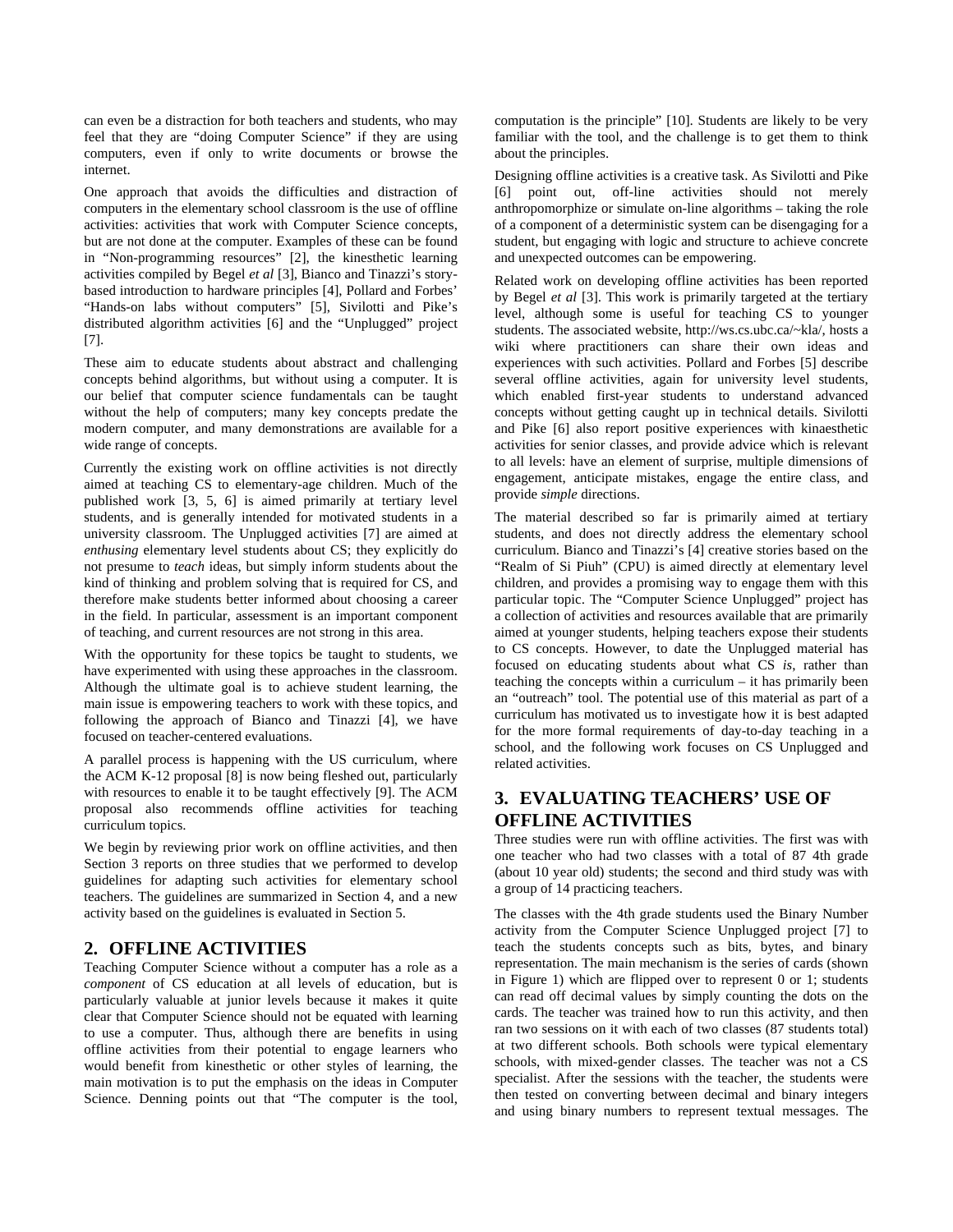average score in the test was 4.36 out of 6 (s.d. 2.11), and most students appeared to be quite comfortable with the topic. The binary system is usually taught in the middle school curriculum in Korea (grades 7 to 10, about 13 to 16 years old), yet the test results showed that the teacher was able to teach the students to be competent at converting binary numbers at this much younger age.



Fig. 1: The binary number activity from the Unplugged project

To gain further experience with training teachers to use this kind of activity, we then introduced the "Computer Science Unplugged" book that had been translated into Korean [11] to a group of 14 experienced teachers. They were divided into four groups and each group became the instructors to teach a CS topic from the book to the other three groups of their classmates, simulating classroom teaching.

We asked the teachers involved in both of these studies to provide frank feedback about the difficulties they had planning and teaching classes on these activities. Two main points came through in the feedback. The first is that while they were able to understand the activity in its own right, they found a gap between the activity and how it relates to Computer Science. In retrospect, this is not surprising as the activities were designed primarily to generate interest, not to teach the topics. Nevertheless, it became clear that the activities need to be prefaced with information for the teachers about how the algorithm or technique relates to CS and how it is used in practice. This is partially addressed by a series of videos that are being developed for the Unplugged project (three are currently available online) which explain the problem that each activity is addressing.

The second problem that the teachers had was that they had to spend a lot of time deciding how to evaluate the participants in an unplugged class. Because of the nature of the activities, they do not come with assessment. Furthermore, as well as evaluating learning after the activity, the teachers felt that students should be evaluated on their participation, since the activities are often team-based and focused on process at least as much as product.

This led to a third, more structured study with the 14 practicing teachers about what sort of tools they would value to support their teaching in this area. 8 of the teachers were from elementary schools (grades 1 to 6, about 7 to 12 years old) and 6 from middle schools (grades 7 to 10, 13 to 16 years old). The teachers were asked to review a Korean translation of the "Computer Science Unplugged" book [11] with a view to finding out how the activities might be used in the classroom, and if extra information is needed for the teachers to be able to use the activities effectively.

The key findings of the survey were as follows:

The teachers saw the activities as primarily useful as a group activity rather than for individual work.

- The teachers felt it was important to prepare for the activity by understanding the application of the topics of the activity; this rated as more of a concern than preparing handouts and equipment.
- Most of the teachers (9 out of 14) felt that the activities were best used as an introduction to a topic; the remainder would use them during the study of a topic, and none felt they were suitable for summing up at the end.
- The teachers said that the activities were most suited to use in the classroom as opposed to the playground or a computer lab. (The computer lab is generally not suitable for offline activities as the students can see the activity as a pre-amble to getting onto the computers, but it was surprising that the teachers were reluctant to use the playground for activities; presumably it also provides distractions for the students!)
- The teachers saw the most suitable evaluation approaches being through self- or pair-evaluation, a written worksheet, and from the teacher observing the class. Student discussions, a paper test, and interviews with students also had some support.
- Elementary school teachers favored teaching that made use of equipment and activities (6 out of 8), whereas the junior and high school teachers said that the text book is more important (4 out of 6).
- Given a choice of several teaching and learning methods for working with offline activities, the teachers favored (in decreasing order) Discovery Learning, Problem-Based Learning, and Situated Learning.

From this feedback we developed the following guidelines for using offline activities such as the "Unplugged" activities.

## **4. GUIDELINES**

The literature reviewed in Section 2 provides good guidelines on the design of offline activities in the context of tertiary level teaching, which underpin the design of engaging and educational activities. Sivilotti and Pike's guidelines [6] for designing activities are particularly useful, and will generally apply at elementary school level, but the following additional guidelines need to be considered because of being used in an environment where the topic is being taught by a generalist teacher who is accountable for teaching a topic from a subject that they may not have a broad knowledge of.

The topic must include information about how it is used in practice, particularly in applications that students and teachers can relate to. For example, binary numbers affect how much space data uses on a computer, and how accurately it can be stored (e.g. the bit-rate of MP3 audio files) – it is likely that the students already use terms like "16-bit color" or "8-Gig MP3 player" without fully understanding what the terminology means. Cryptography affects the security of applications such as on-line shopping or exchanging private messages, and again, students probably already use "secure" websites without appreciating which elements of their interactions are actually secure. These issues can be presented as a story where the technical detail affects a character in the story, or by asking for examples from the children that reveal when they have relied on this technology. Once the students are motivated to find out how the issue is addressed, the teacher can encourage them to think of solutions (and issues that their proposed solutions raise),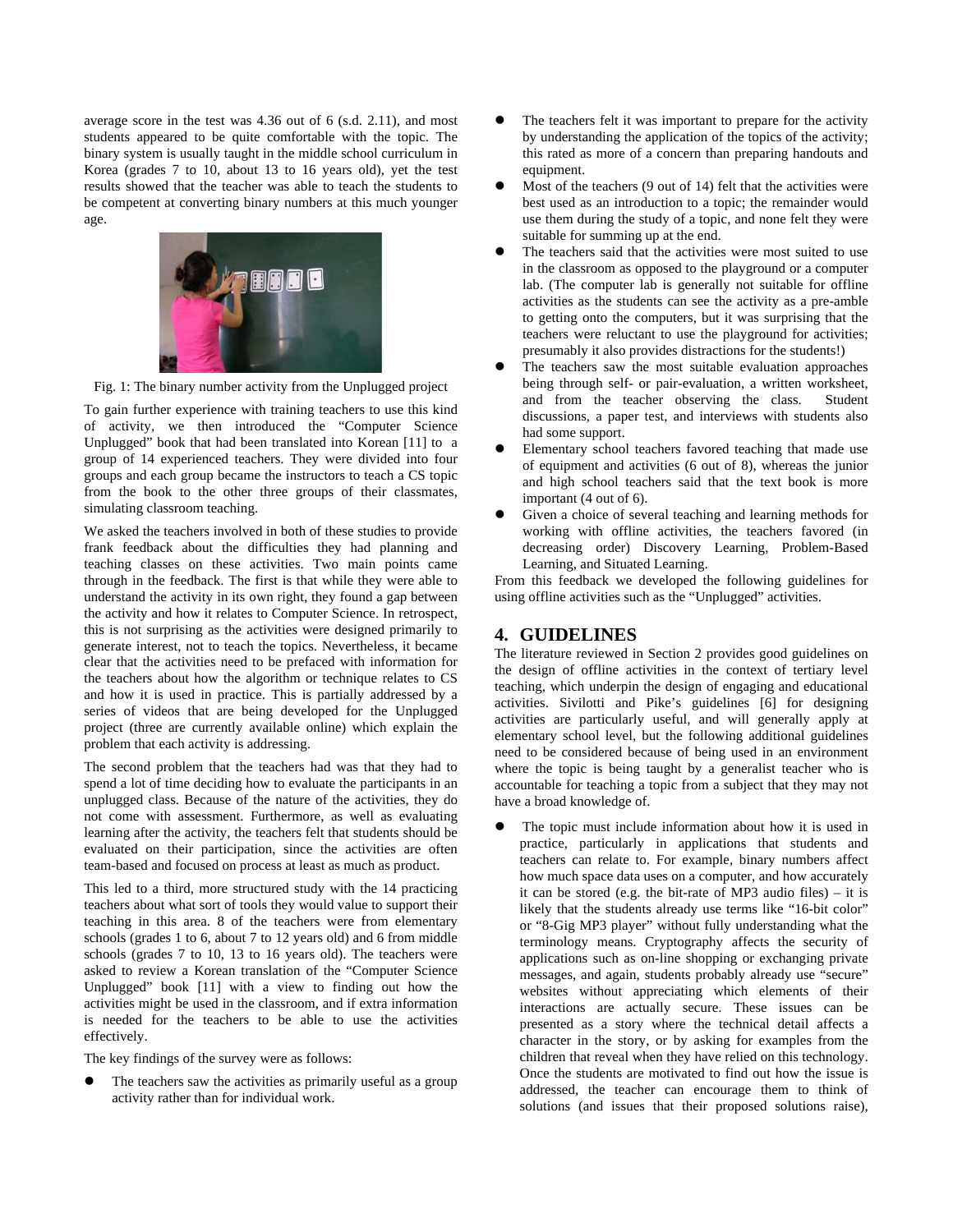rather than simply rote-teaching the concept.

- Activities should come with assessment guides so that teachers can evaluate how well the students have achieved the goal of the activity. To date, assessment has not usually been available for "offline" activities as they have generally been used as a "warm-up" rather than as an end in themselves. The assessment may need to take account of the process (e.g. students discovering the ideas for themselves) as well as the product (being able to apply the concepts to solve problems). Assessment need not just be a quiz; it could be based on a project report or presentation from a student, it might involve group work, and it could have a component of peer assessment or even self assessment.
- The style of the activity needs to be age-appropriate; younger students will benefit from more hands-on activities, whereas older students may be content to engage in thought experiments or explore the topic in a workbook.
- An activity can be conducted as an introduction for a class to get students' interested in a topic, or as the main part of teaching the topic. The intended use needs to be made clear to the teacher.

# **5. DESIGN AND EVALUATION OF A CRYPTOGRAPHIC ACTIVITY USING THE GUIDELINES**

To exercise the guidelines, we developed a new activity on cryptography, paying particular attention to providing background information for teachers, and material for assessing the school students. This was evaluated it by getting feedback from 28 students training to be teachers.

The activity was designed for 4th grade elementary school students, as the topic is part of the proposed curriculum for this level. While the topic is not novel as a children's activity, we are more interested using the guidelines to generate an activity that *generalist teachers* can use, and evaluating the reaction of the teachers, since they must be comfortable with the material if it is to be taught well. The activity included a worksheet that the children were expected to complete as they worked through the activity (providing assessment of the process as well as the outcome). The goal was to have the students understand the basic idea of cryptography. The topics taught included a Caesar (substitution), Scytale (transposition) and codewheel (one-time pad) cipher.

These ciphers were done using kinesthetically interesting equipment (see Figure 2).



Fig. 2: The equipment for the cryptographic activity

Students were initially challenged to discover the principles for themselves; they were given a cipher text to decode, which provides a motivating element of mystery and competition. The lesson plan is shown in Table 1.

Table 1. Lesson plan for the cryptography activity

| Lesson phase   | Details                                                                                                                           | Time         |
|----------------|-----------------------------------------------------------------------------------------------------------------------------------|--------------|
| Recognition    | Explain the goal of the<br>activity                                                                                               | 5'           |
|                | Provide encoded sentences<br>to the students                                                                                      |              |
| Guess          | Give the students time to<br>guess the solution using<br>their own strategies                                                     | 3'           |
| Discover       | Give the children tools to<br>solve the problem (Caesar,<br>Scytale, code wheel), with<br>worksheets to record their<br>progress. | 15'          |
|                | The children discover rules<br>that can be used for<br>encoding and decoding                                                      |              |
| Generalization | Applying the solution to<br>other problems                                                                                        | $10^{\circ}$ |
| Transfer       | Explaining how these ideas<br>apply in the real world.                                                                            | 7'           |
|                | Sum up the class and<br>simple evaluation                                                                                         |              |

The education college students evaluated the activities by working through them themselves. They were asked to report on whether the material was clear about its purpose, and its suitability for teaching the age level. The responses to four questions are summarized in Table 2, which shows a positive response to the lesson plan as a resource for teaching from.

Table 2. Response of education students regarding the cryptographic activity; the scale is from 1 (definitely not) to 5 (definitely)

| Ouestion                                           | Average<br>response | s.d. |
|----------------------------------------------------|---------------------|------|
| Was the purpose of the lesson clear?               | 4.3                 | 0.55 |
| Is the content suitable for 4th grade<br>students? | 4.5                 | 0.58 |
| Is the teaching and evaluation<br>effective?       | 4.4                 | 0.63 |
| Was the material interesting and fresh?            | 4.3                 |      |

### **6. CONCLUSION**

Offline activities are appreciated by elementary and middleschool teachers as a useful preparation or supplement for teaching Computer Science topics. However, it is important that they are provided in a format that enables the teacher to motivate the class and assess their learning. Those developing such activities can easily overlook this, especially if they have a strong CS background themselves. Lesson designers should make a